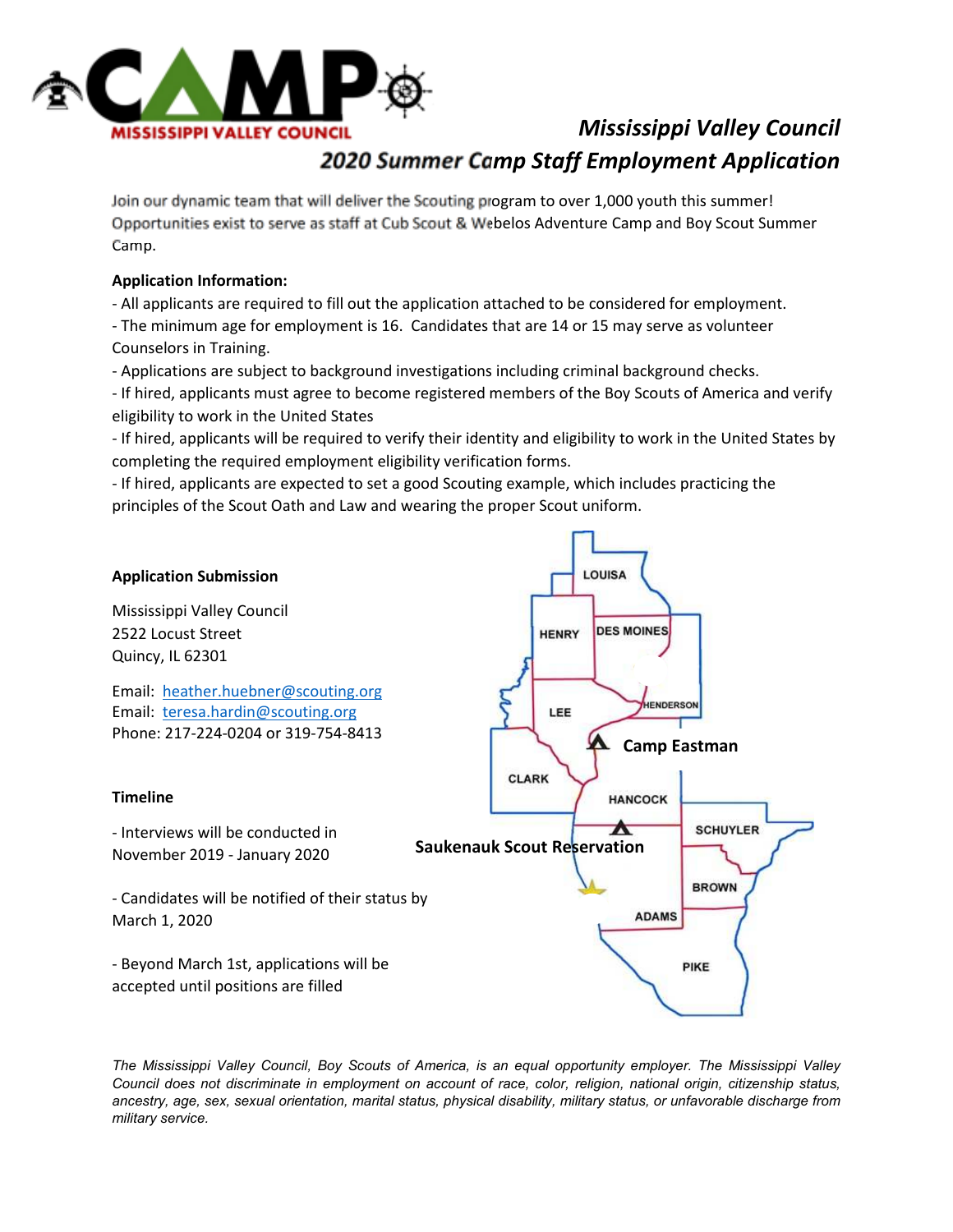

# *Mississippi Valley Council*

*Summer Camp Staff Employment Application* 

| Applying for (check all that apply): |                                                                                                                                                                                                                                |
|--------------------------------------|--------------------------------------------------------------------------------------------------------------------------------------------------------------------------------------------------------------------------------|
|                                      | Full Summer Employment     Cub Scout Camp     Webelos Camp    <br><b>Boy Scout Camp</b>                                                                                                                                        |
|                                      |                                                                                                                                                                                                                                |
|                                      |                                                                                                                                                                                                                                |
|                                      |                                                                                                                                                                                                                                |
|                                      | Phone: Email: Email: Email: Email: Email: Email: Email: Email: Email: Email: Email: Email: Email: Email: Email: Email: Email: Email: Email: Email: Email: Email: Email: Email: Email: Email: Email: Email: Email: Email: Email |
|                                      | Age as of June $1^{st}$ : $\boxed{14-15}$ $16-17$ $18-20$ $21+$ Shirt Size: S M L XL 2XL 3XL                                                                                                                                   |
|                                      | Have you worked on Summer Camp Staff previously?     Yes     No Year(s): _____________                                                                                                                                         |
|                                      |                                                                                                                                                                                                                                |

### **Indicate your top three position choices:**

| <b>Age 21+ Positions</b>        | Age 18 - 20 Positions            | Age $16 - 17$ Positions           |  |
|---------------------------------|----------------------------------|-----------------------------------|--|
| Camp Director (25)              | <b>Adult Volunteer Staff</b>     | <b>Aquatics Staff</b>             |  |
| Program Director                | <b>Archery Director</b>          | <b>Boating Staff</b>              |  |
| <b>Business Manager</b>         | <b>Assistant Cook</b>            | Dining Hall Steward               |  |
| <b>Aquatics Director</b>        | <b>Boating Director</b>          | <b>Handicraft Staff</b>           |  |
| C.O.P.E. & Climbing Director    | <b>Camp Commissioner</b>         | Kitchen Staff                     |  |
| <b>Head Cook</b>                | C.O.P.E. & Climbing Staff        | Nature Staff                      |  |
| <b>Shooting Sports Director</b> | <b>Handicraft Director</b>       | Scoutcraft Staff                  |  |
|                                 | <b>Health Officer</b>            | <b>Shooting Sports Staff</b>      |  |
|                                 | <b>Nature Director</b>           | S.T.E.M. Staff                    |  |
|                                 | <b>Provisional Camping Staff</b> | 1 <sup>st</sup> Year Camper Staff |  |
|                                 | R.C. Car Director                |                                   |  |
|                                 | <b>Scoutcraft Director</b>       |                                   |  |
|                                 | S.T.E.M. Director                |                                   |  |
|                                 | 1st Year Camper Director         | Age $14 - 15$ Position            |  |
|                                 | <b>Trading Post Manager</b>      | <b>Counselor in Training</b>      |  |

\_\_\_\_\_\_\_\_\_\_\_\_\_\_\_\_\_\_\_\_\_\_\_\_\_\_\_\_\_\_\_\_\_\_\_\_\_\_\_\_\_\_\_\_\_\_\_\_\_\_\_\_\_\_\_\_\_\_\_\_\_\_\_\_\_\_\_\_\_\_\_\_\_\_\_\_\_\_\_\_\_\_\_\_\_

\_\_\_\_\_\_\_\_\_\_\_\_\_\_\_\_\_\_\_\_\_\_\_\_\_\_\_\_\_\_\_\_\_\_\_\_\_\_\_\_\_\_\_\_\_\_\_\_\_\_\_\_\_\_\_\_\_\_\_\_\_\_\_\_\_\_\_\_\_\_\_\_\_\_\_\_\_\_\_\_\_\_\_\_\_

\_\_\_\_\_\_\_\_\_\_\_\_\_\_\_\_\_\_\_\_\_\_\_\_\_\_\_\_\_\_\_\_\_\_\_\_\_\_\_\_\_\_\_\_\_\_\_\_\_\_\_\_\_\_\_\_\_\_\_\_\_\_\_\_\_\_\_\_\_\_\_\_\_\_\_\_\_\_\_\_\_\_\_\_\_

\_\_\_\_\_\_\_\_\_\_\_\_\_\_\_\_\_\_\_\_\_\_\_\_\_\_\_\_\_\_\_\_\_\_\_\_\_\_\_\_\_\_\_\_\_\_\_\_\_\_\_\_\_\_\_\_\_\_\_\_\_\_\_\_\_\_\_\_\_\_\_\_\_\_\_\_\_\_\_\_\_\_\_\_

Briefly describe your experience for the position for which you are applying:

Why do you wish to serve on Summer Camp Staff: